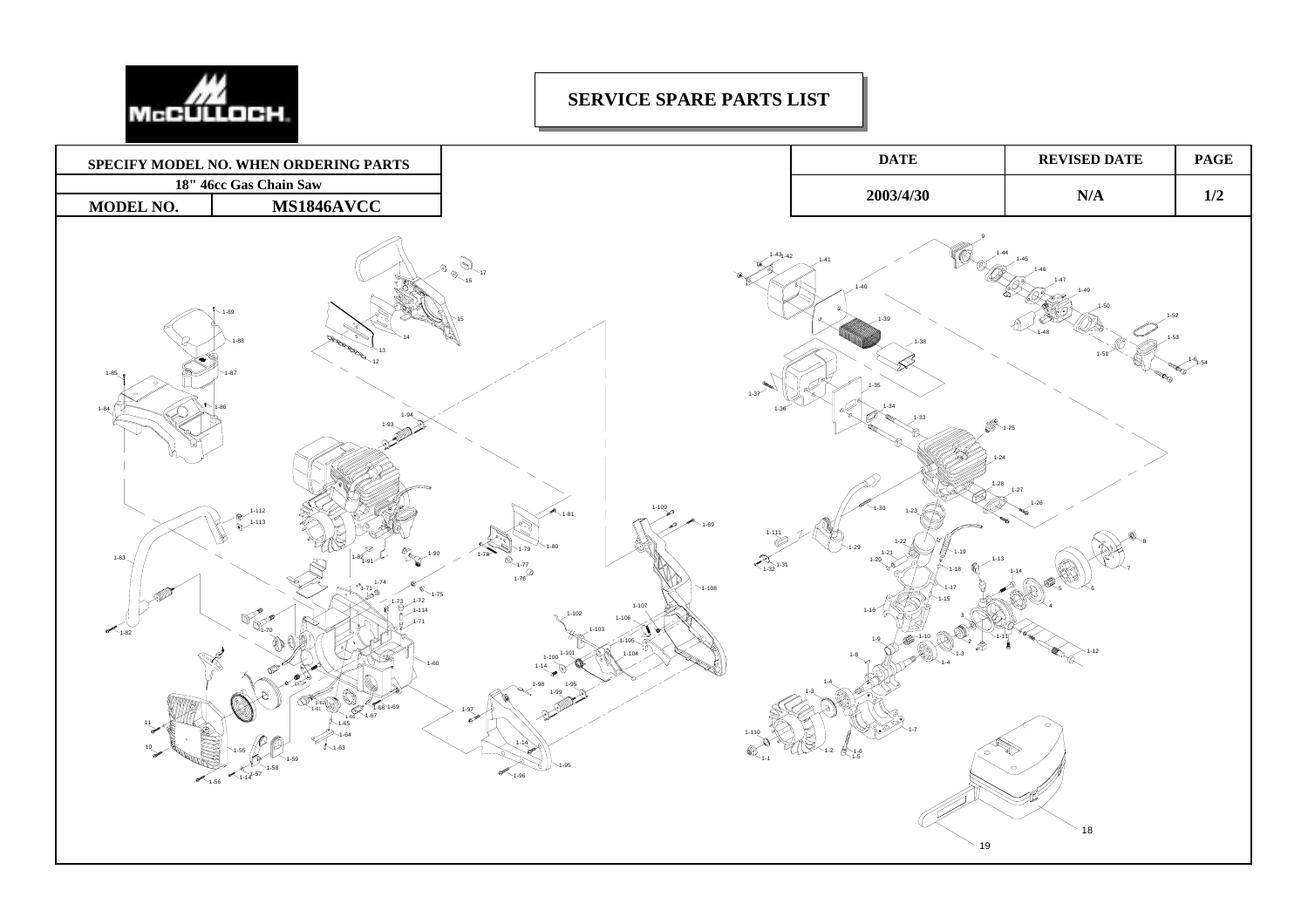

## **SERVICE SPARE PARTS LIST**

| SPECIFY MODEL NO. WHEN ORDERING PARTS |                  |                         |                         |              |                   |                            |                | <b>DATE</b> |                 | <b>REVISED DATE</b>   |                |                | <b>PAGE</b>       |                          |                        |
|---------------------------------------|------------------|-------------------------|-------------------------|--------------|-------------------|----------------------------|----------------|-------------|-----------------|-----------------------|----------------|----------------|-------------------|--------------------------|------------------------|
|                                       |                  | 18" 46cc Gas Chain Saw  |                         |              |                   |                            |                |             |                 |                       |                |                |                   |                          |                        |
| MS1846AVCC<br><b>MODEL NO.</b>        |                  |                         |                         |              |                   |                            | 2003/4/30      |             | N/A             |                       |                | 2/2            |                   |                          |                        |
|                                       |                  |                         |                         |              |                   |                            |                |             |                 |                       |                |                |                   |                          |                        |
| No.                                   | Parts No.        | <b>Description</b>      | $\mathbf{o}$            | No.          | Parts No.         | <b>Description</b>         | $\mathbf{o}$   | No.         | Parts No.       | <b>Description</b>    | $\mathbf{o}$   | No.            | Parts No.         | <b>Description</b>       | $\mathbf 0$            |
|                                       | 9238-3102Y1-CH   | <b>POWERHEAD ASS'Y</b>  | $\overline{1}$          | $1 - 34$     | 9014-310208       | <b>WASHER</b>              | $\overline{1}$ | $1 - 67$    | 182-310001      | <b>FILTER, FUEL</b>   |                | $1 - 101$      | 9024-310206       | <b>SPRING</b>            |                        |
| $1-1$                                 | 9NAB-5/16-24     | <b>NUT</b>              | $\overline{\mathbf{1}}$ | $1 - 35$     | 9082-310201       | <b>BAFFLER</b>             | -1             | $1-68$      | 9129-310004     | <b>HOSE</b>           |                | $1 - 102$      | 9010-310201       | <b>CABLE</b>             |                        |
| $1 - 2$                               | 9169-310201      | <b>FLYWHEEL</b>         |                         | $1 - 36$     | 9228-3102Y4       | MUFFLER BODY ASS'Y         |                | $1 - 69$    | SKKZY10/14-01   | <b>SCREW</b>          | $\mathcal{L}$  | $1 - 103$      | 9124-310209       | <b>GROMMET</b>           |                        |
| $1-3$                                 | 9157-310201      | <b>SEAL</b>             | $\overline{2}$          | $1 - 37$     | 9SKKBY10/24-0.5   | <b>SCREW</b>               | $\mathbf{1}$   | $1 - 70$    | 9228-310207     | CAP, OIL              | $\blacksquare$ | $1 - 104$      | 9028-310202       | <b>TRIGGER</b>           | <sup>1</sup>           |
| $1 - 4$                               | 9DB-620201       | <b>BEARING</b>          | $\overline{2}$          | $1 - 38$     | 211-310201        | <b>PLATE</b>               | $\overline{1}$ | $1 - 71$    | 070-310002      | VALVE DUCKBILL        | $\overline{2}$ | $1 - 105$      | 9028-310201       | RELEASE. TRIGGER         |                        |
| $1-5$                                 | 9SREB-10/24-2.75 | <b>SCREW</b>            | $\overline{4}$          | $1-39$       | 9183-310201       | <b>SCREEN</b>              | $\mathbf{1}$   | $1 - 72$    | 129-310209      | <b>HOSE</b>           | $\mathbf{1}$   | $1 - 106$      | 9072-310203       | <b>LATCH, HIGH IDLE</b>  | <sup>1</sup>           |
| $1-6$                                 | 9WFB-0.2         | <b>VASHER</b>           | 6                       | $1 - 40$     | 9082-310205       | <b>BAFFLER</b>             | $\overline{1}$ | $1 - 73$    | 013-310201      | PLUG                  |                | $1 - 107$      | 9024-310207       | <b>SPRING</b>            |                        |
| $1 - 7$                               | 9072-3102Y1      | <b>CRANKCASE LOWER</b>  | <sup>1</sup>            | $1-41$       | 9017-310204       | <b>COVER, MUFFLER</b>      | $\mathbf{1}$   | 1-74        | 252-310002      | <b>FILTER</b>         | $\mathbf{1}$   | $1 - 108$      | 9068-310203       | <b>FRAME, REAR</b>       | $\blacksquare$         |
| $1 - 8$                               | 9221-310001      | KEY                     |                         | $1-42$       | 9158-310201       | <b>LOCKPLATE</b>           | -1             | $1 - 75$    | 9131-310206     | <b>WASHER</b>         | 2              | $1 - 109$      | 9SGKBY10/24-0.5   | <b>SCREW</b>             | 2                      |
| $1-9$                                 | 9228-310203F     | "SHAFT/C'ROD ASS'Y      | $\mathbf{1}$            | $1-43$       | 9NAC-10/24        | <b>NUT</b>                 | $\overline{2}$ | $1 - 76$    | 059-310204      | <b>ISOLATOR</b>       | $\mathbf{1}$   | $1-110$        | 9WOC-08           | <b>WASHER</b>            | $\blacksquare$         |
| $1 - 10$                              | 9155-310201      | <b>BEARING</b>          | 2                       | $1 - 44$     | 9131-310203       | <b>EYELET</b>              | <sup>1</sup>   | $1 - 77$    | 9035-310201     | <b>NUT</b>            |                | $1 - 111$      | 9124-310205       | <b>SPACER</b>            |                        |
| $1-11$                                | 9076-310201      | O RING                  | $\blacksquare$          | $1-45$       | 9014-310204       | <b>FLANGE</b>              | <sup>1</sup>   | $1 - 78$    | 9214-310201     | <b>SCREW</b>          |                | $1-112$        | 9014-310001       | <b>RETAINER, NUT</b>     | $\boldsymbol{\Lambda}$ |
| $1 - 12$                              | 9228-310208      | PUMP ASS'Y              | $\overline{1}$          | $1 - 46$     | 9102-310202       | <b>PLATE</b>               | <sup>1</sup>   | $1 - 79$    | 9043-310203     | PLATE, BAR            | $\overline{1}$ | $1 - 113$      | 9NDB-04           | <b>NUT</b>               | $\overline{4}$         |
| $1 - 13$                              | 9154-310201      | <b>CONNECTOR</b>        | $\overline{1}$          | $1 - 47$     | 9014-310202       | <b>GASKET</b>              | $\blacksquare$ | $1 - 80$    | 9043-310202     | PLATE, FLANGE         | $\mathbf{1}$   | $1 - 114$      | 6182-210101       | <b>FILTER</b>            |                        |
| $1 - 14$                              | 9SKKBY8/16-0.5   | <b>SCREW</b>            | 6                       |              | 9124-310203       | <b>BOOT</b>                | $\overline{1}$ | $1 - 81$    | SKKBY6/19-0.375 | <b>SCREW</b>          |                | 2              | 9073-310201       | <b>GEAR, WORM</b>        |                        |
| $1 - 15$                              | 9124-310201      | FITTING, PULSE LINE     | <sup>1</sup>            | $1-49$       | 9287-310201       | CARB                       | <sup>1</sup>   | $1 - 82$    | SJKB-12/14-1.5  | <b>SCREW</b>          | $\mathbf{1}$   | $\mathbf{3}$   | 9WFN-0.4          | <b>WASHER</b>            | $\overline{2}$         |
| $1 - 16$                              | 9072-3102Y2      | <b>TRANKCASE UPPER</b>  |                         | $1 - 50$     | 9014-310201       | <b>FLANGE</b>              |                | $1 - 83$    | 228-310231      | <b>HANDLE ASS'Y</b>   |                | $\Delta$       | 9WDZ-0.722        | <b>WASHER</b>            |                        |
| $1 - 17$                              | 9014-3102Y1      | <b>GASKET</b>           | $\mathbf{1}$            | $1 - 51$     | 9131-310204       | <b>EYELET</b>              | $\mathbf{1}$   | $1 - 84$    | 9228-310216     | <b>COVER ASS'Y</b>    | $\mathbf{1}$   | 5              | 9155-310203       | <b>BEARING</b>           |                        |
| $1 - 18$                              | 9036-310201      | <b>CLAMP, WIRE HOSE</b> |                         | $1 - 52$     | 9024-310202       | <b>SPRING</b>              | $\overline{1}$ | $1 - 85$    | SKKBY10/14-02   | <b>SCREW</b>          | $\overline{2}$ |                | 9228-310211       | <b>DRUM SPRKT ASS'Y</b>  |                        |
| $1 - 19$                              | 9059-310201      | CONDUIT, FLEX           | $\mathbf{1}$            | $1 - 53$     | 9124-310204       | <b>BOOT</b>                | $\mathbf{1}$   | $1 - 86$    | SKKBY10/14-0.68 | <b>SCREW</b>          | $\mathbf{1}$   | $\overline{7}$ | 9228-310210       | <b>CLUTCH ASS'Y</b>      | $\mathbf{1}$           |
| $1 - 20$                              | 9CA-0.46         | RING                    | 2                       | $1 - 54$     | OSREB-10/24-1.625 | <b>SCREW</b>               | $\overline{2}$ | $1 - 87$    | 228-310204      | AIR CLEANER ASS'Y     |                | 8              | 9NHC-09           | <b>NUT</b>               |                        |
| $1 - 21$                              | 9PC-10-32.5      | PIN                     | $\mathbf{1}$            | $1 - 55$     | 9228-310212       | <b>STARTER ASS'Y</b>       | <sup>1</sup>   | 1-88        | 9067-310202     | <b>COVER</b>          | $\mathbf{1}$   | 9              | 9124-310202       | <b>BOOT, CARB</b>        | $\blacksquare$         |
| $1 - 22$                              | 9290-3102Y1      | <b>PISTON</b>           |                         | $1 - 56$     | 9SKKBY10/14-0.625 | <b>SCREW</b>               | 2              | $1 - 89$    | 9214-310101     | <b>SCREW</b>          | 2              | 10             | 9SKKBY10/14-0.625 | <b>SCREW</b>             |                        |
| $1 - 23$                              | 9189-3102Y1      | <b>RING, PISTON</b>     | $\overline{2}$          | $1 - 57$     | 9WFZ-0.18         | WASHER                     | $\mathbf{1}$   | $1-90$      | 228-310226      | <b>CHOKE ASS'Y</b>    | $\mathbf{1}$   | 11             | 9SKKBY10/24-0.5   | <b>SCREW</b>             |                        |
| $1 - 24$                              | 9292-3102Y1      | <b>TYLINDER</b>         | -1                      | $1 - 58$     | 9182-310201       | PRECLEANER ASS'Y           | $\overline{1}$ | $1 - 91$    | 9114-310202     | ROD, CHOKE            | $\overline{1}$ | 12             | 9220-310202       | CHAIN 72EB               |                        |
| $1 - 25$                              | 9295-320001      | <b>SPARK PLUG</b>       | $\blacksquare$          | $1-59$       | 9012-310201       | <b>BOOT, INTAKE</b>        | $\mathbf{1}$   | $1-92$      | 013-310202      | <b>PLUG</b>           |                | 13             | 9040-310205       | <b>BAR</b>               |                        |
| $1 - 26$                              | 9SKKBY10/24-0.62 | <b>SCREW</b>            | 2                       | $1 - 60$     | 9228-310205       | <b>FUEL/OIL TANK ASS'Y</b> | -1             | $1 - 93$    | 228-310213      | <b>ISOLATOR ASS'Y</b> |                | 14             | 9082-310204       | <b>PLATE</b>             |                        |
| $1 - 27$                              | 9014-310203      | <b>FLANGE</b>           | $\overline{1}$          | $1 - 60 - 1$ | 9182-310001       | <b>FILTER, OIL</b>         | $\mathbf{1}$   | $1-94$      | 9228-310214     | <b>CABLE ASS'Y</b>    | $\overline{2}$ | 15             | 9228-310215       | <b>CHAIN BRAKE ASS'Y</b> | $\blacksquare$         |
| $1-28$                                | 9131-310202      | <b>EYELET</b>           |                         | $1 - 61$     | 142-310002        | PRIMER, REMOTE             | $\overline{1}$ | $1 - 95$    | 228-310232      | COVER ASS'Y, HANDLE   |                | 16             | 9NAZ-5/16-18      | <b>NUT</b>               | $\gamma$               |
| $1 - 29$                              | 9288-310201-CH   | <b>IGNITION ASS'Y</b>   | $\mathbf{1}$            | $1 - 62$     | 9129-310212       | <b>HOSE</b>                | <b>1</b>       | $1-96$      | SKKBY8/16-0.625 | <b>SCREW</b>          | $\mathbf{3}$   | 17             | 9072-310206       | <b>PLATE</b>             | $\blacksquare$         |
| $1 - 30$                              | 9191-310201      | <b>STUD</b>             |                         | $1 - 63$     | 9SKKBY10/24-1     | <b>SCREW</b>               | $\Delta$       | $1 - 97$    | SKKBY-8/16-1    | <b>SCREW</b>          |                | 18             | 9120-310201       | CARRY CASE               |                        |
| $1 - 31$                              | 9051-310202      | CONTACT, CROUNT         | $\mathbf{1}$            | $1 - 64$     | 9043-310201       | <b>PLATE</b>               | $\overline{2}$ | 1-98        | 9010-310203     | <b>WIRE</b>           | $\mathbf{1}$   | 19             | 9017-310213       | <b>SCABBARD</b>          | $\mathbf{1}$           |
| $1 - 32$                              | 9SKKBY10/24-0.75 | <b>SCREW</b>            |                         | $1 - 65$     | 9124-310206       | <b>SPACE</b>               | $\overline{4}$ | 1-99        | 228-310222      | <b>ISOLATOR ASS'Y</b> | $\mathbf{1}$   |                |                   |                          |                        |
| $1 - 33$                              | 9STDZY10/24-2.79 | <b>SCREW</b>            | $\overline{2}$          | $1 - 66$     | 9228-310206       | CAP, FUEL                  | $\mathbf{1}$   | $1 - 100$   | 9WFB-4.9-17     | <b>WASHER</b>         | $\mathbf{1}$   |                |                   |                          |                        |
|                                       |                  |                         |                         |              |                   |                            |                |             |                 |                       |                |                |                   |                          |                        |

| <b>REVISION</b> | <b>DATE</b> |  |
|-----------------|-------------|--|
|                 | $fun-02$    |  |